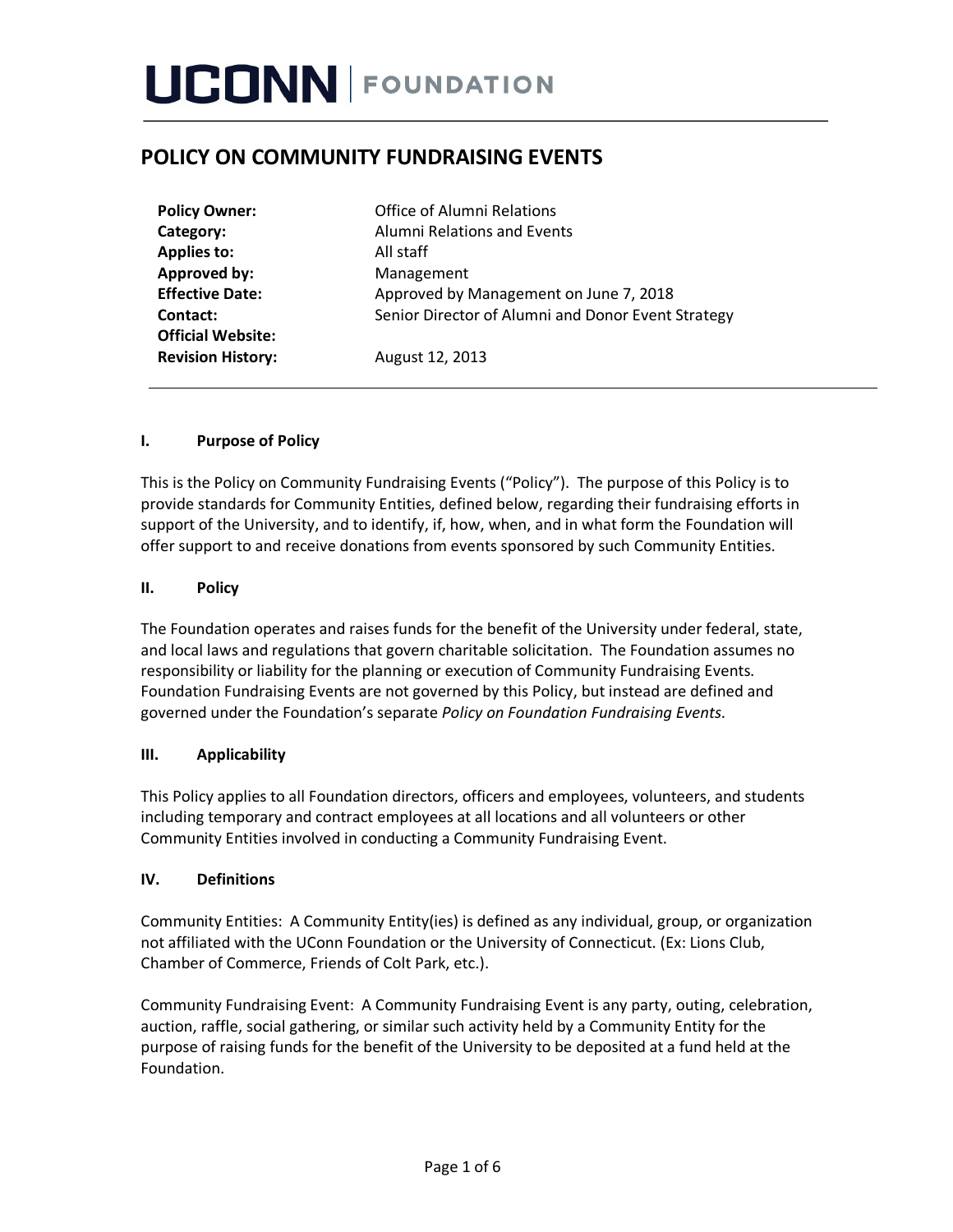## **V. Roles of Foundation Staff**

Foundation staff members are responsible for matters relating to Community Fundraising Events as follows:

- 1. Development Officers: Development Officers ("DO's") are responsible for educating Community Entities about this Policy and the requirements for holding a Community Fundraising Event. DOs will ensure Community Entities complete the Community Fundraising Event application form. Upon notice of a potential Community Fundraising Event the DO will inform their supervising Vice President or Assistant/Associate Vice President and the Senior Director of Alumni and Donor Events of the potential Community Fundraising Event.
- 2. Foundation Event Staff: The Senior Director of Alumni and Donor Events or his/her designee will serve as the Foundation contact person and review the Community Fundraising Event application form to ensure it is complete. Completed applications will be forwarded to the Senior Vice President of Development by Foundation Event Staff with a recommendation for approval or denial.

If the Community Fundraising Event is approved by the Senior Vice President of Development the Foundation Event Staff will send a copy of completed application to the Data Services and Stewardship.

Foundation Event Staff will serve as the liaison with Community Entities for all Community Fundraising Events. Foundation Event Staff may provide limited assistance in the coordination of the Community Fundraising Event, as described in Section VII below**.** 

3. General Counsel: The General Counsel is responsible for advising on Foundation legal concerns related to Community Fundraising Events. Legal must be consulted on all Community Fundraising Events involving for profit partners, out of state solicitations, and new named endowed accounts.

### **VI. Requirements for Community Fundraising Events**

1. Notice and Approval: The Foundation requires that Community Entities complete and submit a Community Fundraising Events application at least ninety (90) days prior to the event date. An application for a Community Fundraising Event is available at www.foundation.uconn.edu or upon request.

Community Fundraising Events are approved in consideration of factors including, without limitation: consistency of the event with the Foundation's mission and goals of the University, expected amount of funds to be raised, significance of the relationships with the parties involved, reputational risks to the Foundation and University, and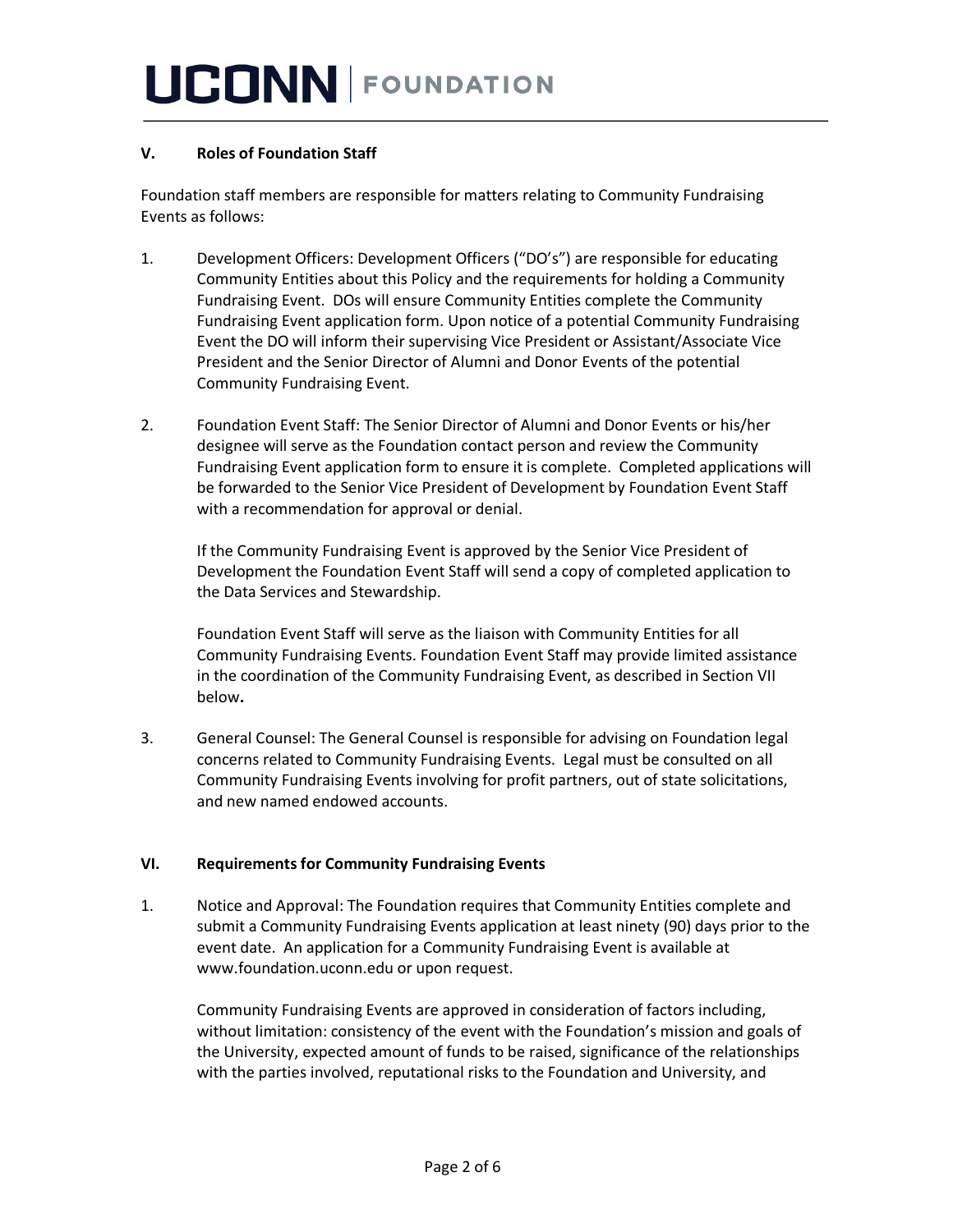# **UCONN FOUNDATION**

Foundation resources necessary to conduct the event. Allow ten (10) working days from the receipt of application for a written response.

The Foundation may in its sole discretion refuse to approve and/or refuse to accept funds associated with a Community Fundraising Event. Alternatively, the Foundation may determine, under criteria established in its *Policy on Foundation Fundraising Events*, that an event warrants significant Foundation involvement and, therefore, should be approved as a Foundation Fundraising Event to be conducted in accordance with that policy.

Until written approval is received Community Entities are not to solicit contributions for the Community Fundraising Event or use the name/logos of the University or Foundation.

- 2. Event Name: Community Fundraising Events are not held directly by the Foundation. Therefore, the event name should only refer to the University and/or the Foundation as beneficiaries. For example, an event should not be named, "The University of Connecticut Golf Outing." Instead, the event can be named the "Golf Outing to Benefit the University of Connecticut."
- 3. Logos/Names: The name or logos of the University of Connecticut, UConn Health, UConn Athletics, or UConn Foundation may only be reproduced on print or electronic fundraising promotional materials, including, but not limited to invitations, fliers, mailings, emails, newspaper, TV, radio advertisements, and/or websites, with approval from the Foundation.

If approval is granted the name/logo must only be used on the same page in physical proximity or in the same sentence with the following statement: "Net proceeds from the event will be directed to The University of Connecticut Foundation, Inc. to benefit [INSERT PURPOSE]." Use of the University, Athletics and UConn Health name and logo are subject to approval by the University, Athletics and/or UConn Health.

- 4. Donor Intent: In order for the Foundation to accept proceeds from Community Fundraising Events, the event's promotional materials/solicitations must clearly indicate the donors' intentions. The Foundation requires that all hard copy and electronic promotional materials and solicitations include the following statement "Net proceeds from the event will be directed to The University of Connecticut Foundation, Inc. to benefit [INSERT PURPOSE]." Fundraising promotional materials/solicitations must also indicate a specific University program, department, college, or a specific Foundation fund toward which donations from the Community Fundraising Event will be directed and any potential alternative use of the gifts. Solicitations for support to establish any new funds and all out-of-state solicitations must be reviewed by the Foundation General Counsel's Office for compliance matters.
- 5. Publicity: Community Entities are responsible for independently generating publicity related to their Community Fundraising Event.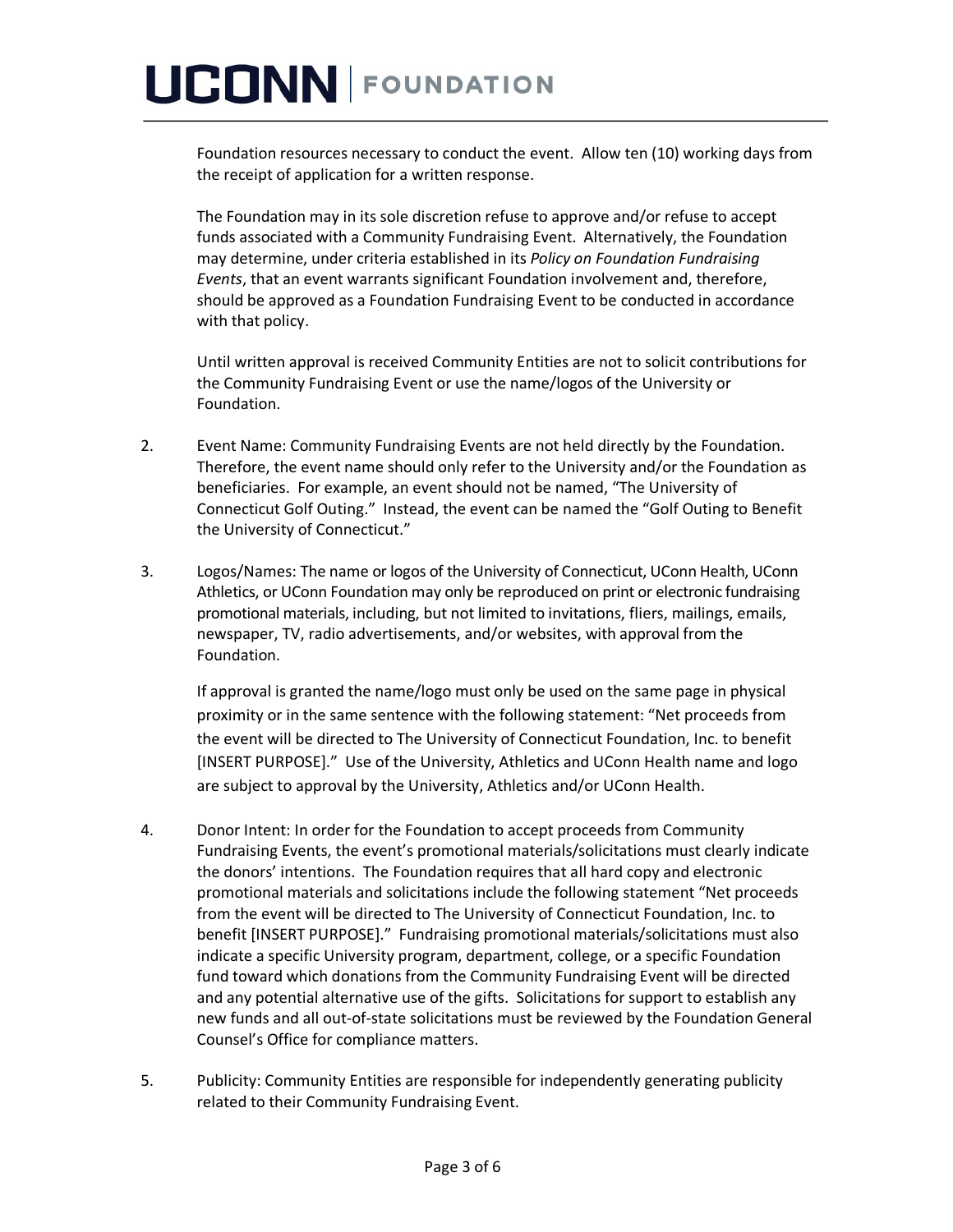# **UCONN FOUNDATION**

6. Sponsorship/Expenses: Community Entities are responsible for finding sources of funding for the Community Fundraising Event, if necessary. Any monetary or in-kind donation to a Community Entities for an event does not constitute a tax-deductible gift to the Foundation. Community Entities will be liable for all Community Fundraising Event expenses. If the event expenses exceed revenue, the UConn Foundation and University will not be liable for the expenses.

When approaching businesses and corporations for assistance with events, please keep in mind that many local organizations are already donors to the Foundation and University and may not wish to make additional donations. It is recommended that the Community Entity provide a list of potential sponsors, including potential in-kind sponsors, to avoid duplication of efforts and excessive requests to any one potential donor. The Foundation reserves the right to limit Community Event corporate sponsorship solicitations in its discretion (e.g., if such support might interfere with the Foundation's or University's fundraising strategy).

- 7. Gift Funds Collection and Proceeds: Community Entities are responsible for collecting gift funds generated by or for their event through acceptance of checks made payable to them. Net proceeds from the event should then be transferred in the form of a single check made payable to the UConn Foundation, Inc. no later than ninety (90) days from the date of the event. The Foundation requires that Community Entities not keep any portion of the event proceeds as profit or compensation for organizing the Community Fundraising Event.
- 8. Event Planning: Community Entities are responsible for planning, executing all aspects of the Community Fundraising Event as well as securing and contracting for the appropriate venue, staff, and/or volunteers, and services including, but not limited to, food, drinks, and entertainment desired for the Community Fundraising Event. The Foundation will not provide Community Entities with funding or reimbursement for event expenses, staff, students, or volunteers to support a Community Fundraising Event. Foundation staff with a legitimate business need to be present at a Community Fundraising Event may be eligible for expense reimbursement in accordance with Foundation policies.
- 9. Insurance, Permits and Licenses: The Community Entities are responsible for independently obtaining any state or local permits, licenses, and insurance for the Community Fundraising Event. This includes, but is not limited to, liquor licenses and gambling licenses (e.g., for raffles where a person pays for a chance to win).
- 10. Event Taxes: Community Entities must pay all applicable federal, state, and/or local taxes incurred during the planning and execution of the Community Fundraising Event. Community Entities may not use the UConn Foundation's tax identification number or sales tax exemption for any purpose.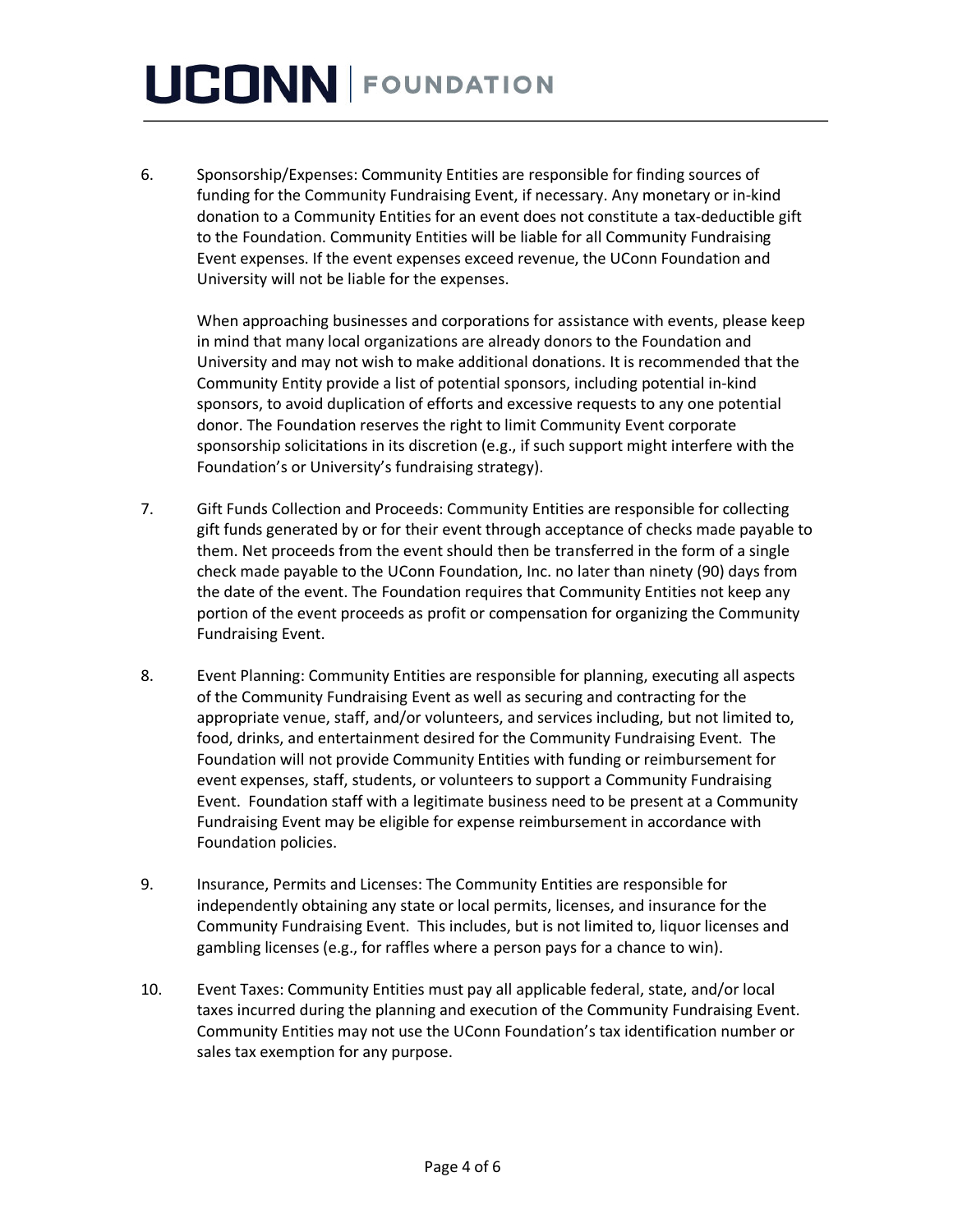## **VII. Foundation Assistance for Community Fundraising Events**

The Foundation may provide the following limited assistance for Community Fundraising Events, so long as such events are approved in advance and consistent with the purpose and mission of the Foundation. This assistance may include:

- 1. Logos/graphics: Approval to use Foundation logos and other graphics to help illustrate the purpose that the Community Fundraising Event. The Foundation must approve the use and placement of all logos/graphics on hard copy and electronic event materials before they are distributed or posted online.
- 2. Recognition: Even though donations to the Community Entity in its fundraising efforts are not tax deductible by the Foundation, the Foundation will provide gift recognition to the Community Entity and may provide recognition to other individuals or entities, at the discretion of the Foundation. Such recognition or acknowledgment may include, without limitation, signage, plaques, newsletter articles, or announcements.
- 3. Mailing Lists: The Foundation will not provide Community Entities with Foundation mailing lists of current, former and/or prospective donors, alumni, employees, or students. In rare circumstances, with the approval of the Foundation President, mailing lists may be made available provided the use and release is consistent with the Foundation's mission and purposes, the Community Entity signs a confidentiality agreement and the Community Entity agrees to use the mailing list(s) solely for the event in question. The Foundation Event Staff will submit any requests for mailing list(s) to the Advancement Services department for review and approval for release in accordance with the Foundation's *Policy for the Release of Confidential Information to University Employees, Volunteers and Service Providers* and *Email Policies, Process, and Best Practices*. Foundation letterhead cannot be used for any Community Fundraising Event.
- 4. Speakers/Representatives: Upon request the Foundation may work with the Community Entity to provide University or Foundation representatives to speak at or attend Community Fundraising Events. The Foundation cannot guarantee that alumni, students, donors, volunteers, or employees of the University or the Foundation will attend the event.
- 5. Donation Purposes: The Foundation may provide assistance to the Community Entity in determining how to direct proceeds from the Community Fundraising Event to an appropriate fund within the Foundation.
- 6. Tax Treatment of Donations and Receipts: Payments made to a Community Fundraising Event will not be accepted directly by the Foundation and will not be treated as gifts to the Foundation. Donations, registration fees, or other payments made to a Community Entity to participate in a Community Fundraising Event are not tax-deductible gifts to the Foundation or University. The Foundation will not provide receipts for items or services donated to, or event fees collected by, a Community Entity for a Community